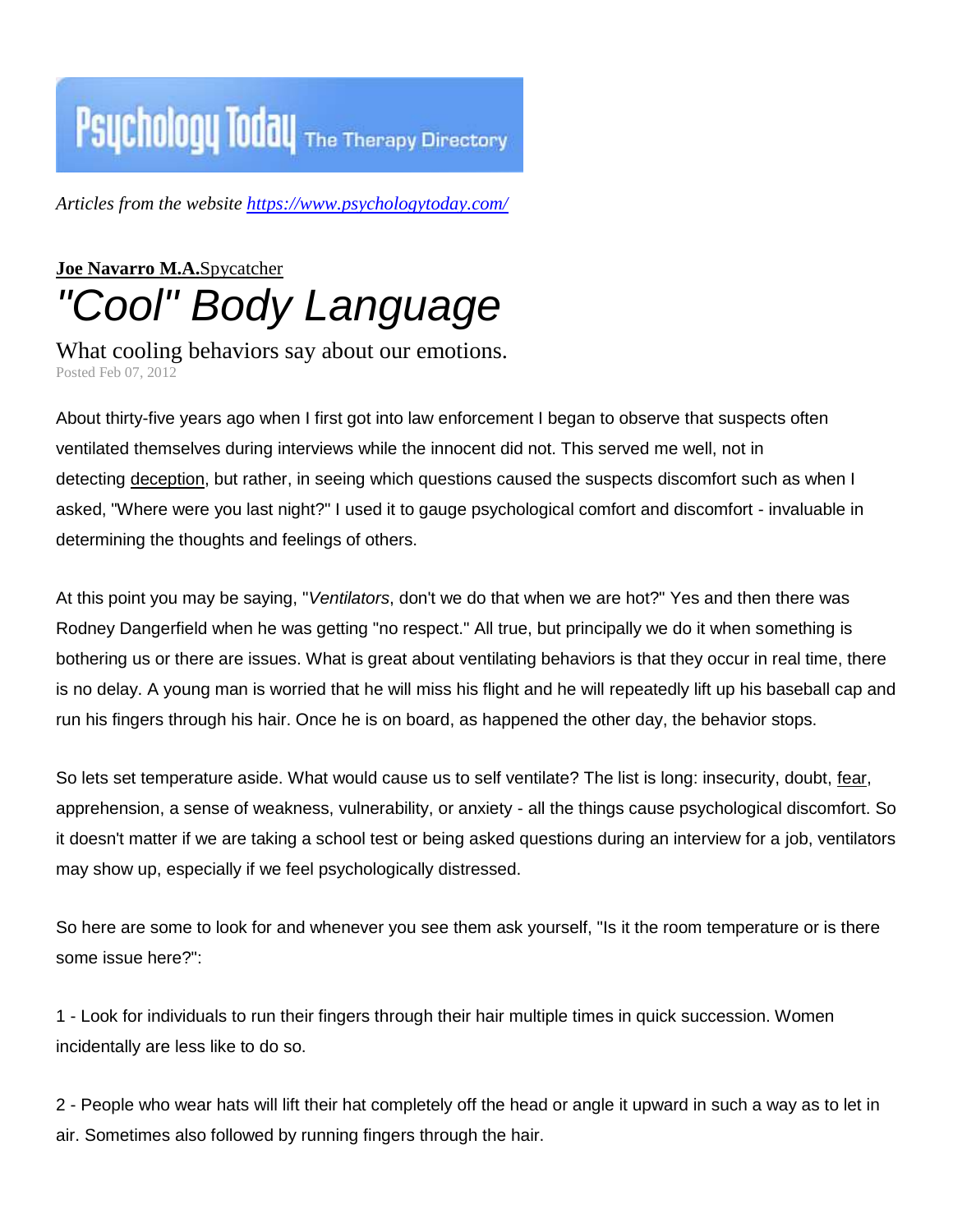3 - Women ventilate slightly differently than men when it comes to hair. If they have hair down to the neck they will lift up the hair at the nape of the neck brushing the hair upward - an effort to allow air to cool the neck.

4 - Look for individuals under [stress](https://www.psychologytoday.com/basics/stress) to pull on their shirt buttons or the front of their shirt by lifting it away from the skin. This may be repeated by both hands lifting up the shirt simultaneously just above the pectorals. The lifting of the shirt allows air to flow beneath the fabric cooling the skin.

5 - Pulling at the shirt collar is also often missed when it is done slowly and without much fanfare unlike our comedian friend Rodney Dangerfield who would tug at his neck collar dramatically.

6- I have seen individuals take their shirttail out, undo their pants, and put the shirt back in again, also in an effort to ventilate.

7- It may not look like ventilating, but look for men to lift up or tug on the shoulder pad of their jacket. This pulling action seeks to let in air - which may or may not work because of the amount of clothes.

8- One you may never have thought about, and that is that when we yawn, that sudden burst of air through our very vascular mouth, will also serve to ventilate us (cools our blood like a radiator) as well as pacifies us. Incidentally when you see a baby yawning repeatedly check to see if they are flushed or their face is hot, they may just be communicating it's hot - and yes they could be communicating their tired - either way check on them.

So there you are a few behaviors dealing with ventilation you never thought about and yet we have all done them to relieve us from the heat, but more importantly to relieve stress.

Joe Navarro, M.A. is 25 year veteran of the FBI and is the author of *[What Every Body is Saying](http://www.amazon.com/What-Every-BODY-Saying-Speed-Reading/dp/0061438294/ref=sr_1_1?ie=UTF8&qid=1310130160&sr=8-1)*(link is [external\),](http://www.amazon.com/What-Every-BODY-Saying-Speed-Reading/dp/0061438294/ref=sr_1_1?ie=UTF8&qid=1310130160&sr=8-1) as well as *[Louder Than Words](http://www.amazon.com/Louder-Than-Words-Intelligence-ebook/dp/B0036F6WZS/ref=sr_1_1?ie=UTF8&qid=1310130493&sr=1-1-spell)*(link is external). For additional information and a free bibliography please contact him through [www.jnforensics.com\(link is external\)](http://www.jnforensics.com/) or follow on [twitter:](https://www.psychologytoday.com/basics/social-networking) @navarrotells or on [Facebook.](https://www.psychologytoday.com/blog/spycatcher/201202/Man1.jpg) You can also read other [Psychology Today](http://www.psychologytoday.com/blog/spycatcher) articles here. Copyright (c) 2012, Joe Navarro.

----------------------------------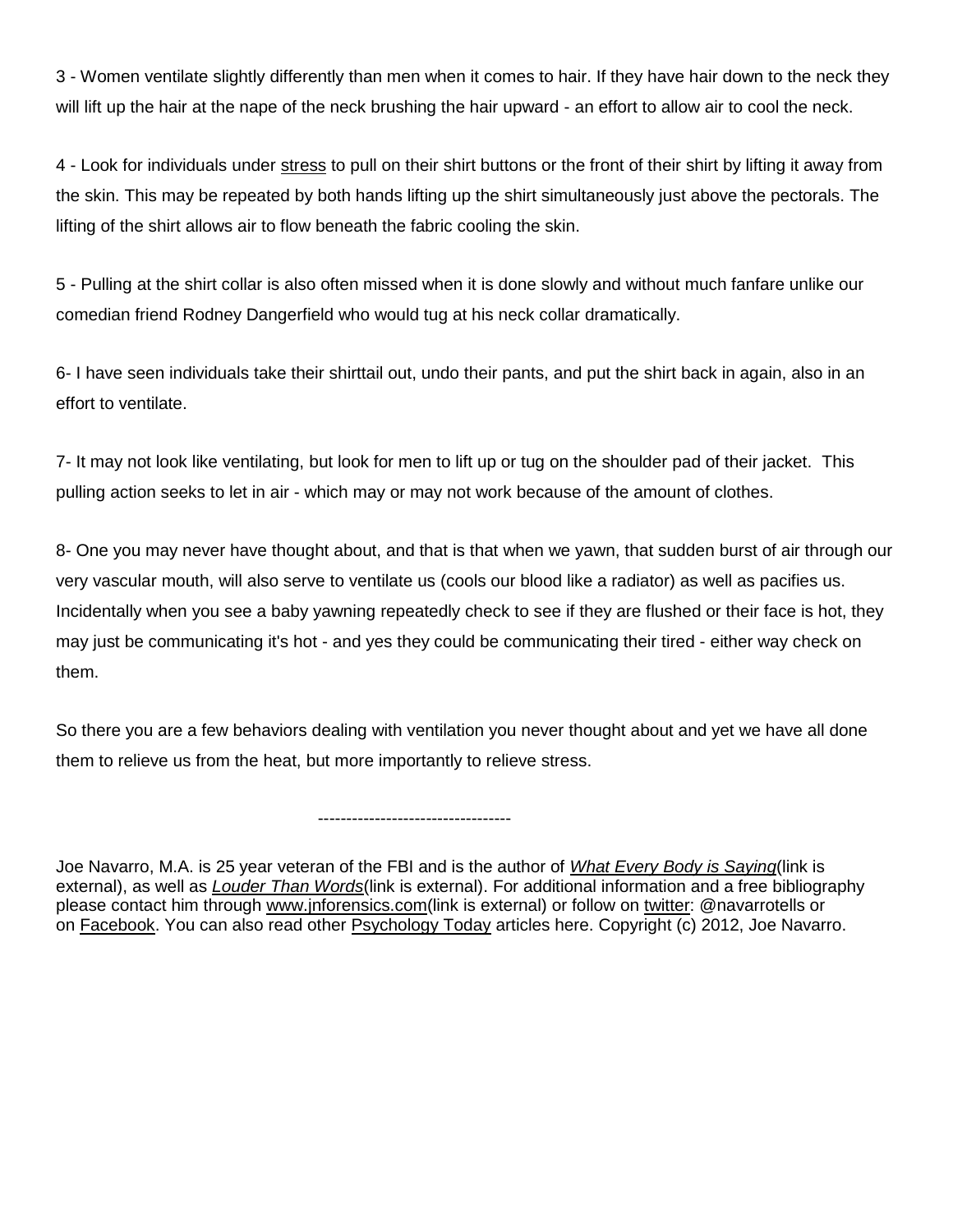# **[Emma M. Seppälä Ph.D.](https://www.psychologytoday.com/experts/emma-m-sepp-l-phd)**[Feeling It](https://www.psychologytoday.com/experts/emma-m-sepp-l-phd) *Reading Bodies, Touching Minds: The Mystery of Empathy*

How eye contact, facial expressions, and body language are the key to connection

Posted Oct 02, 2012

Just by looking at someone, you experience them. Ever fallen in [love](https://www.psychologytoday.com/basics/relationships) at first sight or had a "gut feeling" about someone? You internally resonated with them. Ever seen someone trip and momentarily felt a twinge of pain for them? Observing them activates the "pain matrix" in your brain, [research\(link is external\)](http://www.plosone.org/article/info:doi/10.1371/journal.pone.0001292) shows. Ever been moved by the sight of a person helping someone? You vicariously experienced it and thereby felt [elevation\(link](http://people.virginia.edu/~jdh6n/elevation.html)  [is external\).](http://people.virginia.edu/~jdh6n/elevation.html)

We are wired to read each others' bodies. Not just in terms of physical appearance but at a subtler and more complex level that lies at the root of lasting love, empathy and social connection. This process is called "resonance" and it is so automatic and rapid that it often happens unconsciously.

Like an acute sounding board, parts of our brain internally echo what others do and feel. Appropriately called ["mirror neurons\(link is external\),](http://en.wikipedia.org/wiki/Mirror_neuron)" they serve as in-built monitors that reflect other people's state of mind. Someone's smile, for example, activates the smile muscles in our faces, while a frown activates our frown muscles, according to [research by Ulf Dimberg\(link is external\)a](http://pss.sagepub.com/content/11/1/86.short)t Uppsala University in Sweden.

Before even talking to someone, you have already downloaded large amounts of information about them on a [subconscious](https://www.psychologytoday.com/basics/unconscious) level. "We are programmed to observe each other's states so we can more appropriately interact, empathize, or assert our boundaries, whatever the situation may require," says [Paula Niedenthal\(link](http://niedenthal.socialpsychology.org/)  [is external\),](http://niedenthal.socialpsychology.org/) Professor of Psychology at the University of Wisconsin-Madison specialized in resonance.

#### **Go on, Smile**

Eye-contact is the crucial first step for resonance, according to Niedenthal. Smiling is a close second. Our brain actually seems prewired to recognize smiles above and beyond any other facial expression. In an experimental procedure in which participants had to recognize facial expressions, they were quicker to recognize positive facial expressions, such as smiles, than any other facial expression of emotion. [Niedenthal's](http://www.sciencemag.org/content/316/5827/1002.abstract)  [research\(link is external\)s](http://www.sciencemag.org/content/316/5827/1002.abstract)hows that not only do we trigger others' smile muscles, but we ourselves reap the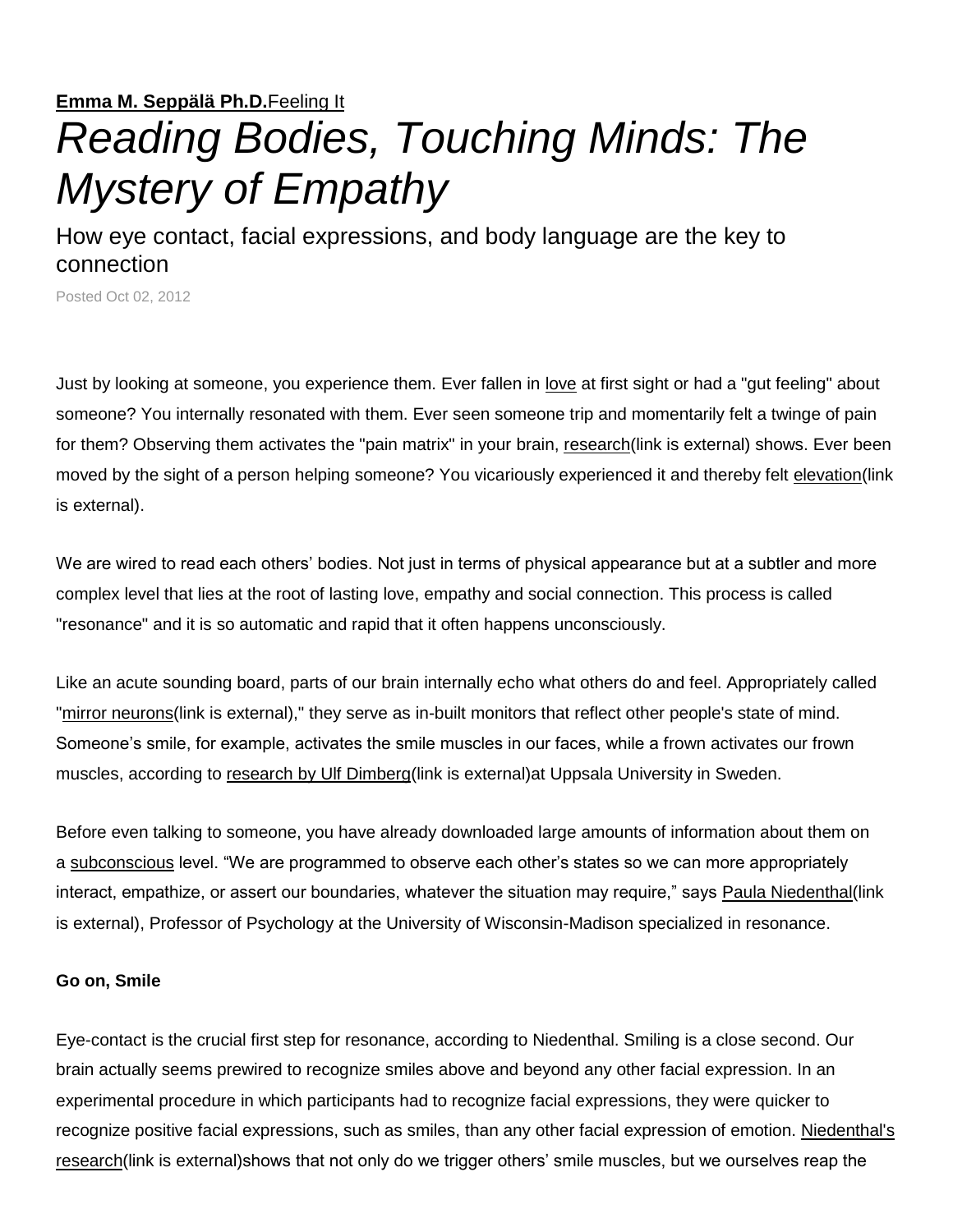benefits thereof: Both the act of smiling and seeing someone else smile is rewarding, activation [neural](https://www.psychologytoday.com/basics/neuroscience) circuits in the brain associated with [happiness](https://www.psychologytoday.com/basics/happiness) and well-being. Ever had that awkward moment when you smile at someone and they don't smile back? Well don't worry, you're actually doing yourself and them a favor by activating both of your smile muscles and the associated neurochemical reaction of well-being. According to the [Facial Feedback Hypothesis\(link is external\),](http://en.wikipedia.org/wiki/Facial_feedback_hypothesis) you will both end up feeling happier.

#### **Romance and Resonance**

Resonance may also be at the root of long-term romance. In [a study by Niedenthal\(link is external\)](http://deepblue.lib.umich.edu/handle/2027.42/45361) of couples that had been married for 25 years, she found that the partners' faces tended to look alike over time and that, the more successful and happy their [marriage,](https://www.psychologytoday.com/basics/marriage) the more alike they looked. From these findings, she concluded that their facial morphology had became similar through years of resonating with each other. By [understanding](https://www.psychologytoday.com/basics/empathy) each other's internal states, they were able to support and respond to each other more appropriately and derive satisfaction from their marriage.

#### **Empathy and Botox**

Interestingly, if we somehow block our ability to mimic or "resonate," our own ability to read others decreases. [Researchers\(link is external\)](http://www.nytimes.com/2011/06/19/fashion/botox-reduces-the-ability-to-empathize-study-says.html?_r=0) approached people who were about to receive a botox injection that paralyzes the muscles between their eyebrows. Botox prevents the brows from furrowing to reduce wrinkles and thereby blocks the ability to resonate as well. Low and behold, botox thereby also slowed participants' ability to empathize and understand other people's emotions presumably because they could no longer resonate as quickly as before.

#### **Resonance, Unconscious Procesing & [Gut Feelings](https://www.psychologytoday.com/basics/intuition)**

Our brain is wired to read cues so subtle that although our brain may not consciously register them ("he doesn't seem angry"), our body will respond. For example, when someone is angry but keeps their feelings bottled up they may not look angry on the outside but our blood pressure will increase, according to research by [James Gross at Stanford University\(link is external\).](http://psycnet.apa.org/journals/psp/64/6/970/) We might feel uncomfortable around that person without understanding why. This may be a clue into "gut feelings."

We are so sensitive to physical cues that we will respond to them even in a robot. In [a recent study by David](http://www.northeastern.edu/news/2012/09/trusty-robot-helps-us-understand-human-social-cues/)  [Desteno\(link is external\),](http://www.northeastern.edu/news/2012/09/trusty-robot-helps-us-understand-human-social-cues/) a robot was programmed to display 3 gestures associated with mistrust (crossing arms, touching face and hands, or leaning back) in an interaction with a participant. Although the participants knew that they were engaging with a robot, the very fact that it displayed those gestures caused them to judge the robot as untrustworthy.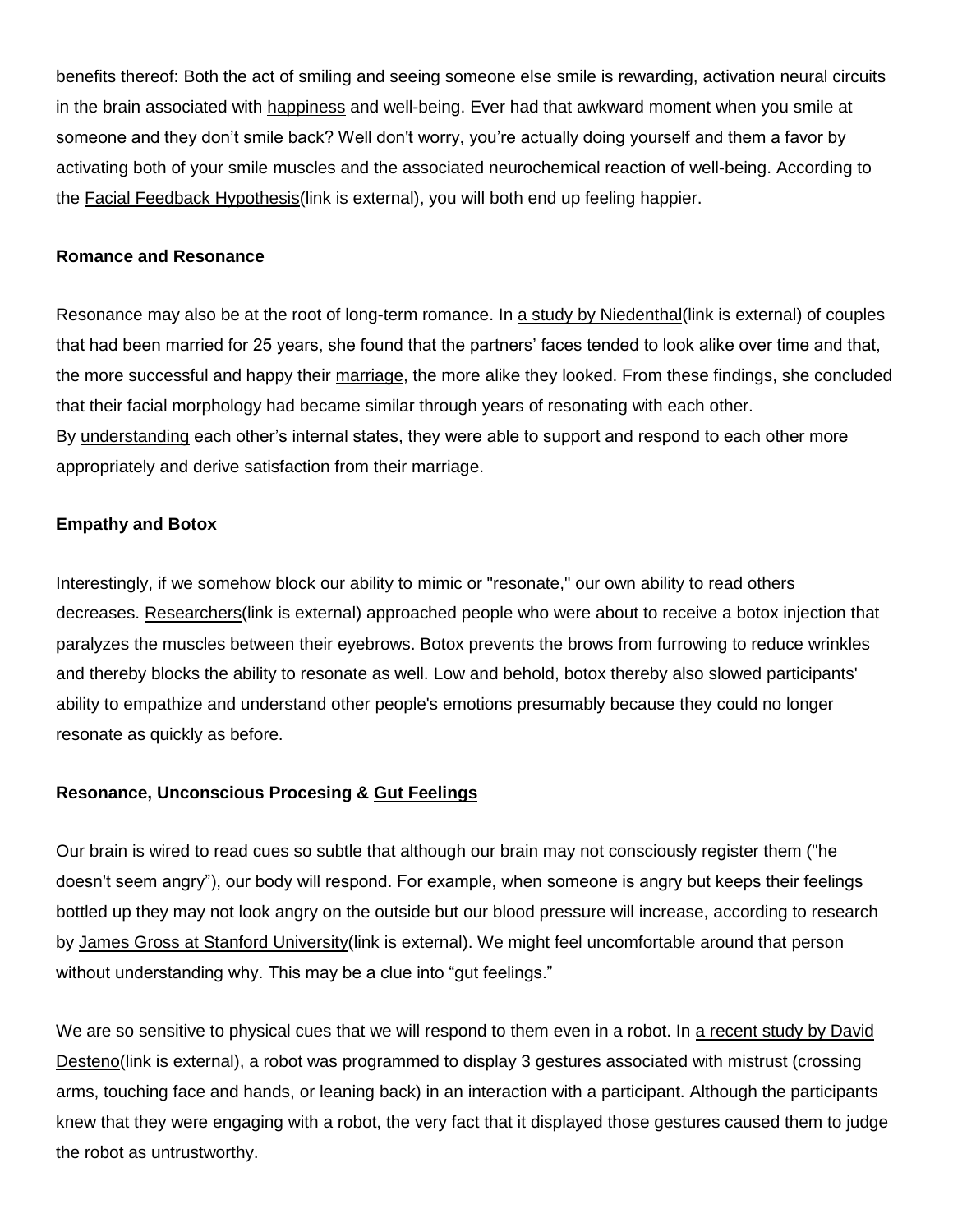#### **Social Connection, Vulnerability & Resonance**

[My first post](http://www.psychologytoday.com/blog/feeling-it/201208/connect-thrive) discussed the critical importance of social connection for [health](https://www.psychologytoday.com/basics/health) and well-being. Resonance is one of the keys to social connection. As discussed in [my second post,](http://www.psychologytoday.com/blog/feeling-it/201209/vulnerability-the-secret-intimacy) vulnerability is another key, particularly for intimacy. Establishing eye-contact, smiling at a stranger assumes the openness, courage, and the willingness to go out on a limb and be vulnerable.

For those who think doing so is too much of a challenge, [Carol Dweck\(link is external\)'](https://www.stanford.edu/dept/psychology/cgi-bin/drupalm/cdweck)s ground-breaking research has repeatedly shown that our beliefs shape our experiences in life. If we understand that the brain is wired to adapt to learn and change, we will also have the ability and courage to do so. People who are willing to go out on a limb by connecting with others through a smile create a positive feedback loop: smiles engage others, invite positive interactions, create social bonds, and develop a sense of connection that reinforces the inclination to smile again. To quote Louis Armstrong, "when you smile, the whole world smiles with you."

*-------- To stay updated on the science of [happiness,](http://www.psychologytoday.com/basics/happiness) health and social connection, see [emmaseppala.com\(link is](http://www.emmaseppala.com/)  [external\).](http://www.emmaseppala.com/) Emma is the founder of [Fulfillment Daily\(link is external\),](http://www.fulfillmentdaily.com/) science-based news for a happier life. Watch [Emma's TEDx talk\(link is external\).](http://www.youtube.com/watch?v=jlXJnlmAXt0&feature=c4-overview&list=UUzno-z2lWDjrjU9J3Xd-L3Q) Follow Emma on [Twitter\(link is external\)](https://twitter.com/emmaseppala) Subscribe to Emma on [Facebook\(link is external\)](https://www.facebook.com/emma.seppala) Circle Emma on [Google+\(link is external\)](https://plus.google.com/115728496482871759435?rel=author) © 2014 Emma Seppala, Ph.D.*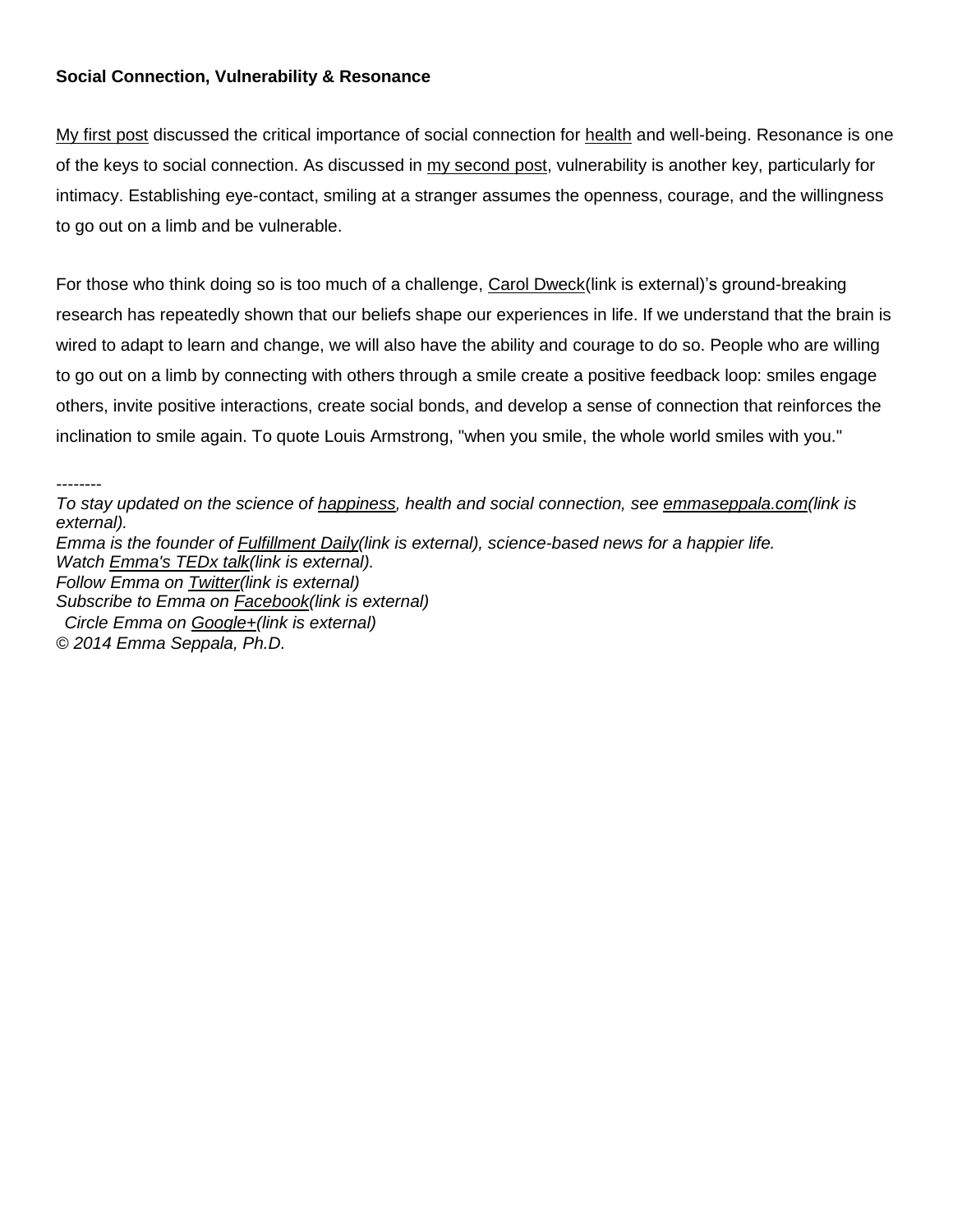# **[Joe Navarro M.A.](https://www.psychologytoday.com/experts/joe-navarro-ma)**[Spycatcher](https://www.psychologytoday.com/experts/joe-navarro-ma) *Body Language Basics*

# The honesty of body language

Posted Aug 21, 2011

# "If language was given to men to conceal their thoughts, then gesture's purpose was to purpose was to *disclose them."* John Napier

For millions of years, our early ancestors ambled on this planet, navigating a very dangerous world. They did so by communicating effectively their needs, emotions, fears, and desires with each other. Impressively, they achieved this through the use of nonverbal communications such as physiological changes (flushed face), gestures (pointing hand), noises (grunting is not a word) and facial or body reactions (quizzical or frightened look). This has been part of our biological heritage for so long that we still primarily communicate nonverbally, not verbally, and why we need emotional icons in our written communication.

Fortunately for us we evolved a system to immediately communicate to others how we feel and what we sense. If not for this, a room might be dangerously hot - not just warm and a swim in a lake might turn into hypothermia. If we had to think, even for a few seconds, at every perilous encounter (imagine a coiled rattle snake by your leg) we would have died out as a species. Instead we evolved to react to threats or anything that might harm us and not to think (the "freeze, flight, fight response" I talk about in *[Louder Than Words\(link is](http://www.amazon.com/Louder-Than-Words-Exceptional-Intelligence/dp/B0043GXXUQ/ref=sr_1_2?ie=UTF8&qid=1313956689&sr=8-2)  [external\)\)](http://www.amazon.com/Louder-Than-Words-Exceptional-Intelligence/dp/B0043GXXUQ/ref=sr_1_2?ie=UTF8&qid=1313956689&sr=8-2)*.

This system that evolved over time, which alerts us instantly of any perceived danger, also instantly communicates to others around us. Just as our brain forces us to freeze in place when we see an aggressive dog or large felines while on safari, it also communicates to others instantly, through our bodies, whether or not we are comfortable or uncomfortable, content or miserable, safe or unsafe. The benefit is two fold, we react to the world around us and others benefit from our early reactions even as we do from theirs. For example, taste something putrid and everyone around you will know from your expression; they don't need to taste it also. Quick, authentic, and reliable: [body language](https://www.psychologytoday.com/basics/body-language) as I said in *[What Every Body is Saying\(link is](http://www.amazon.com/What-Every-BODY-Saying-Speed-Reading/dp/0061438294/ref=sr_1_1?s=books&ie=UTF8&qid=1313956761&sr=1-1) external)*, is the "shortcut to communicating what is most important" because it has been evolutionarily beneficial.

And it is not just about survival or threats, although that is the primary reason we react to certain things so visibly (loud sounds make us freeze or cower in place). Our brain also telegraphs our intentions. This is why when you are talking to someone you like and suddenly you notice that one of their feet points toward their car or an elevator, you know that the person probably needs to go. Because they are running late, the body through the legs communicates that something urgent is pressing (causing psychological discomfort) even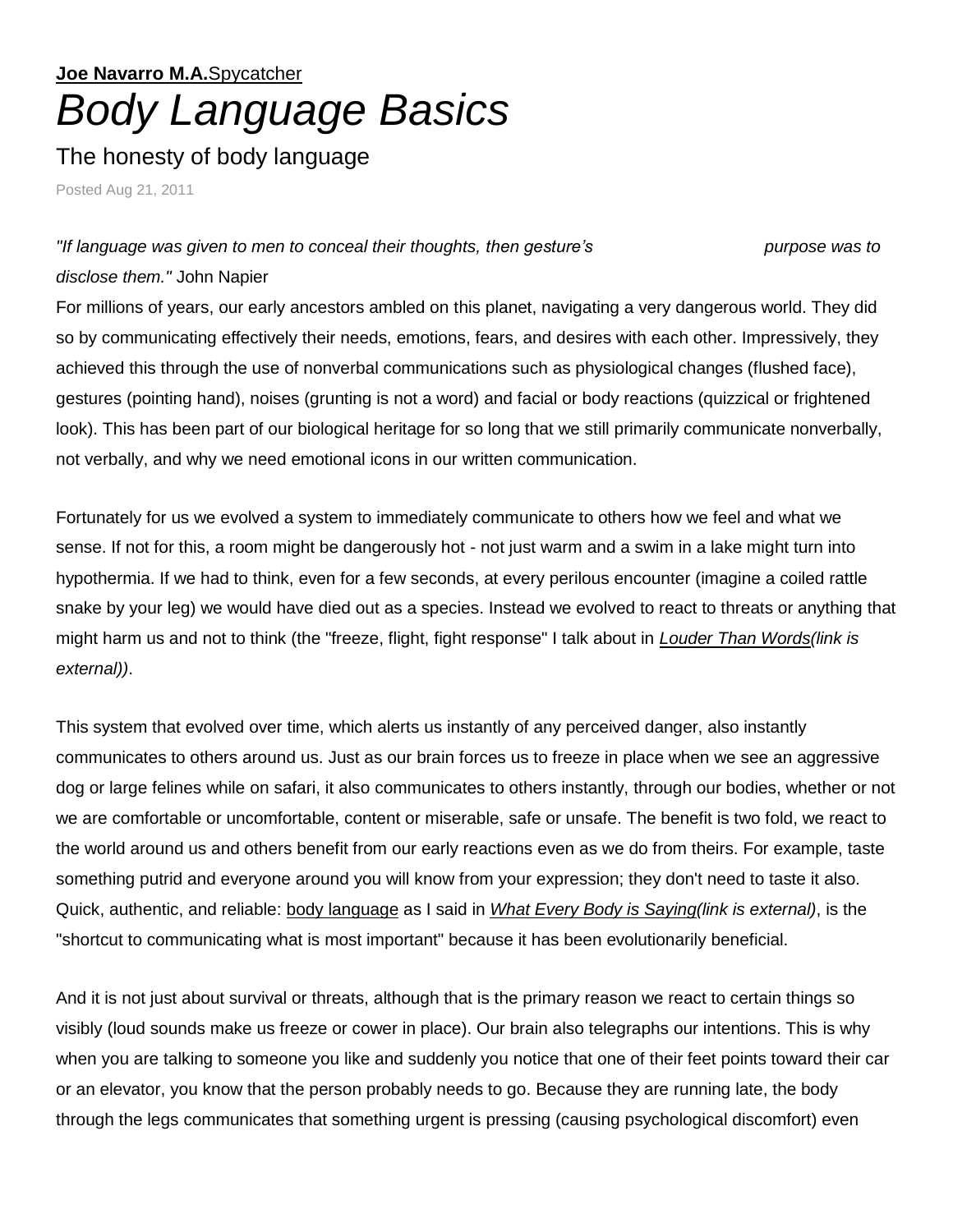though the person continues the conversation. Which is why we say when it comes to communication, body language is more truthful than the spoken word.

So what is psychologically behind all of this? Simply this: Our needs, feelings, thoughts, emotions, and intentions are processed elegantly by what is known as the "limbic system" of the brain. It doesn't have to think, it just reacts to the world in real time and our bodies show how we feel. Someone gives us bad news and our lips compress; the bus leaves without us and we are clenching our jaws and rubbing our necks. We are asked to work another weekend and the orbits of our eyes narrow as our chin lowers. These are discomfort displays that our limbic brain has perfected over millions of years, whether we are in China or Chile.

Conversely, when we see someone we really like, our eyebrows will arch defying gravity, our facial muscles will relax, and our arms become more pliable (even extended) so we can welcome this person. In the presence of someone we [love,](https://www.psychologytoday.com/basics/relationships) we will mirror their behavior (*isopraxis*), tilt our heads, and blood will flow to our lips making them full, even as our pupils dilate. Once again, our limbic brain communicates through our bodies precisely the true sentiments that we feel and orchestrates accurate corresponding nonverbal displays.

In a way, our bodies don't really have to do these behaviors and yet we evolved to demonstrate them for a reason: we are social animals that need to communicate both verbally and nonverbally. How do we know body language is essential for us? Children who are born blind, having never seen these behaviors will also perform them. A blind child will cover his eyes when he hears something he doesn't like in the same way my neighbor does whenever I ask him to help me move heavy objects. Fortunately these behaviors are hard-wired.

Whether in business, at home, or in relationships, we can always be assured that true sentiments will be reflected in our body language through displays of comfort and discomfort. This binary system of communicating how we feel has stood the test of time and survived to help us through its elegant simplicity.

Obviously this can be very effective in determining how others feel about us and in evaluating how a relationship is evolving. Often when people sense that something is wrong in a relationship, what they are sensing are changes in body language displays. Couples who no longer touch or walk close together are easy to spot but sometimes the more subtle behaviors are even more accurate. An example of this is when couples touch each other with their fingertips rather than their full hand (distancing behavior) indicative of psychological discomfort. This behavior alone may portend serious problems in the relationship that on the surface may not be so obvious (*Clues to Deceit*[\(link is external\)\)](http://www.amazon.com/Clues-Deceit-Practical-List-ebook/dp/B004NNUZSM/ref=sr_1_1?ie=UTF8&qid=1347927492&sr=8-1&keywords=clues+to+deceit).

And so while there are many aspects of nonverbal communications and body language, focusing on comfort and discomfort can go a long way in helping us to see more clearly what others are truly feeling, thinking,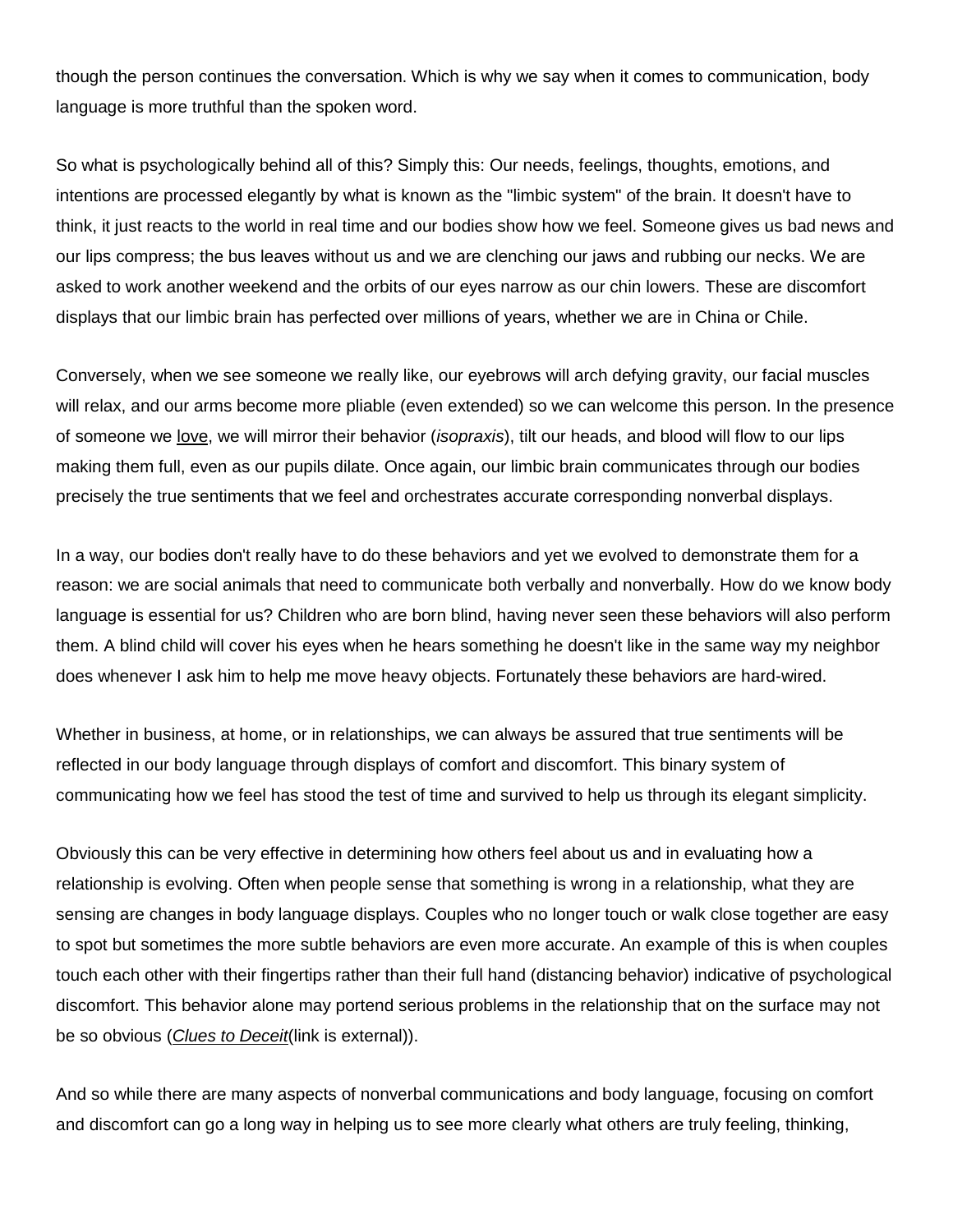fearing or desiring. Having that extra insight gives us a more honest appraisal of others and it will in the end

assist us in communicating more effectively and empathetically for a deeper [understanding.](https://www.psychologytoday.com/basics/empathy)

**\* \* \***

Joe Navarro is a former FBI Special Agent and is the author of eleven books including the international best seller, *What Every Body is Saying*. You can find more on Joe a[twww.jnforensics.com\(link is external\)](http://www.jnforensics.com/) including a free nonverbal communications bibliography or follow him on [twitter:](https://www.psychologytoday.com/basics/social-networking) [@navarrotells\(link is external\).](http://twitter.com/#!/navarrotells) Copyright © 2011, Joe Navarro.

#### **Bibliography**

Givens, David (2005). *Love signals: a practical field guide to the body language of courtship*. New York: St. Martin's Press.

Knapp, Mark L. and Judith A. Hall. (1997). *Nonverbal communication in human interaction,* 3rd. Ed. New York: Harcourt Brace Jovanovich.

Ledoux, Joseph. (1996). *The emotional brain: the mysterious underpinnings of emotional life.* New York: Touchstone. Morris, Desmond. (1985). *Body watching*. New York: Crown Publishers.

Morris, Desmond. (1969). *The human zoo*. New York: Dell Publishers.

Navarro, Joe. (2012). *Clues to Deceit*[\(link is external\).](http://www.amazon.com/Clues-Deceit-Practical-List-ebook/dp/B004NNUZSM/ref=sr_1_1?ie=UTF8&qid=1347927492&sr=8-1&keywords=clues+to+deceit) Amazon Kindle.

Navarro, Joe. (2008). *[What Every Body is Saying\(link is external\)](http://www.amazon.com/What-Every-BODY-Saying-Speed-Reading/dp/0061438294/ref=sr_1_1?s=books&ie=UTF8&qid=1313956761&sr=1-1)*. New York: HarperCollins.

Panksepp, Jaak. (1998). *Affective [neuroscience:](https://www.psychologytoday.com/basics/neuroscience) the foundations of human and animal emotions*. New York: Oxford University Press, Inc.

Ratey, John J. (2001). *A user's guide to the brain: perception, attention, and the four theaters of the brain*. New York: Pantheon Books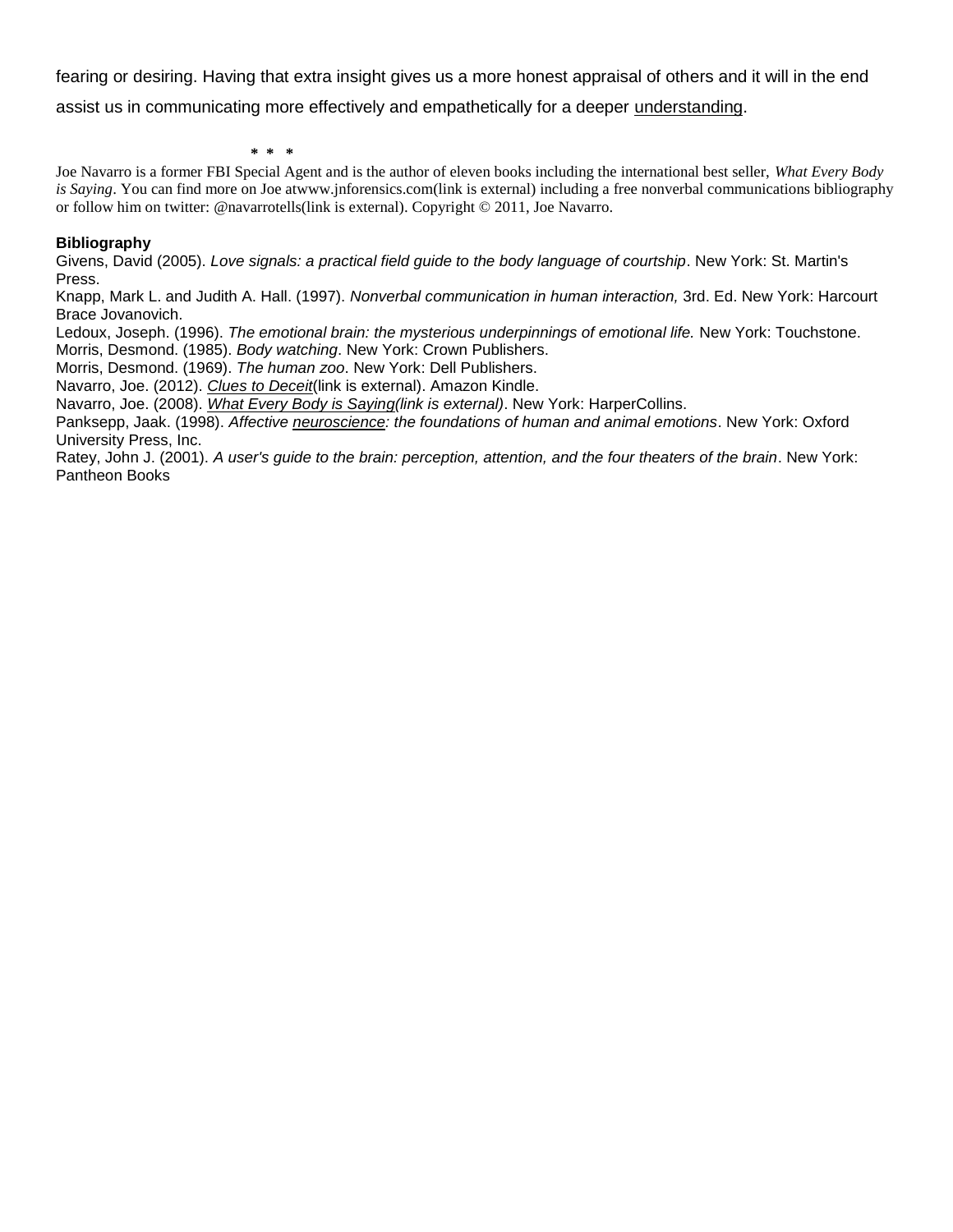# 10 Simple and Powerful Body Language Tips

POSTED ON DEC 30, 2014 IN CORPORATE [COMMUNICATIONS,](http://www.commpro.biz/corporate-communications/) INTERNAL & EMPLOYEE [COMMUNICATIONS](http://www.commpro.biz/corporate-communications/internal-employee-communications/) | [HTTP://WWW.COMMPRO.BIZ/CORPORATE-COMMUNICATIONS/INTERNAL-EMPLOYEE-COMMUNICATIONS/10-SIMPLE-](http://www.commpro.biz/corporate-communications/internal-employee-communications/10-simple-powerful-body-language-tips/)[POWERFUL-BODY-LANGUAGE-TIPS/](http://www.commpro.biz/corporate-communications/internal-employee-communications/10-simple-powerful-body-language-tips/)

### *By Carol Kinsey Goman, Ph.D*

Since writing "The Silent [Language](http://www.amazon.com/Silent-Language-Leaders-Help---Hurt--How/dp/0470876360/ref=sr_1_1?s=books&ie=UTF8&qid=1388536313&sr=1-1&keywords=the+silent+language+of+leaders) of Leaders" three years ago, and "The Nonverbal [Advantage"](http://www.amazon.com/Nonverbal-Advantage-Secrets-Language-Business/dp/1576754928/ref=sr_1_1?s=books&ie=UTF8&qid=1388536414&sr=1-1&keywords=the+nonverbal+advantage) a couple of years before that, I've spoken to over two hundred business, university, association, and government audiences — and, in the process of preparing to address these very savvy professionals, I've discovered even more about the role of body language in business success.

**Here are my ten simple and powerful body language tips for 2014:**

### **1) Before an important meeting, breathe through your mouth.**

Right before you enter the meeting room, take a deep breath and exhale through your mouth. (If you are unobserved, make a soft "ahh" sound.) Doing so releases the tension in your neck, shoulders and jaw that can make you look rigid or aggressive.

## **2) When making a formal presentation, move then pause.**

Human beings are drawn to movement. If you move when you speak, you'll get people's attention. It can be especially effective to move toward the audience before making a key point, and away when you want to signal a break or a change of subject. You can also use space to reinforce your ideas. For example, if you're presenting three issues, talk about each of them from a different physical position. Or if you have "bad" news and "good" news, you can present each from different sides of the stage or platform. (Just be sure to make your closing remarks while standing on the "good" side.) But don't move while making a crucial comment. You have the most impact when you combine movement with physical pauses in which you stand absolutely still to highlight your most important points.

### **3) To look decisive, rotate your palms down.**

In essence, gestures with palms exposed show that you are open and willing to negotiate on a particular point, while palms turned down indicate that you are closed to negotiation. But people also automatically pronate their hands when they feel strongly about something. In fact, a definitive gesture of authority when you speak is placing both hands, palms down, on or right above the conference table.

### **4) If you want to be taken seriously, speak up early.**

When you hang back in a meeting, only to offer your opinion toward the end of the conversation, your input is more likely to be discounted. By speaking up early, even if it on some trivial matter, you establish yourself as someone who is "at the table" and ready to participate. Then later, when you present your insights and suggestions, they will be better received.

### **5) To know when people want to leave, watch for seated readiness.**

People often signal that they are ready to end a conversation by assuming the position of someone ready to rise. (They may move to the edge of the chair, or lean forward with hands on the arms of the chair or hands on knees.) If you are aware of someone assuming these postures while you are speaking, you should respect that signal by quickly finishing what you are saying.

### **6) To sharpen your negotiating skills, notice how fast you can make or break rapport.**

While seated at a conference table across from your counterpart, push back from the table and lean away from him or her. You'll most likely see your counterpart react in kind by backing away from you. Now lean forward and put your hands on the table (with your palms showing), look him or her in the eyes and smile. Watch as